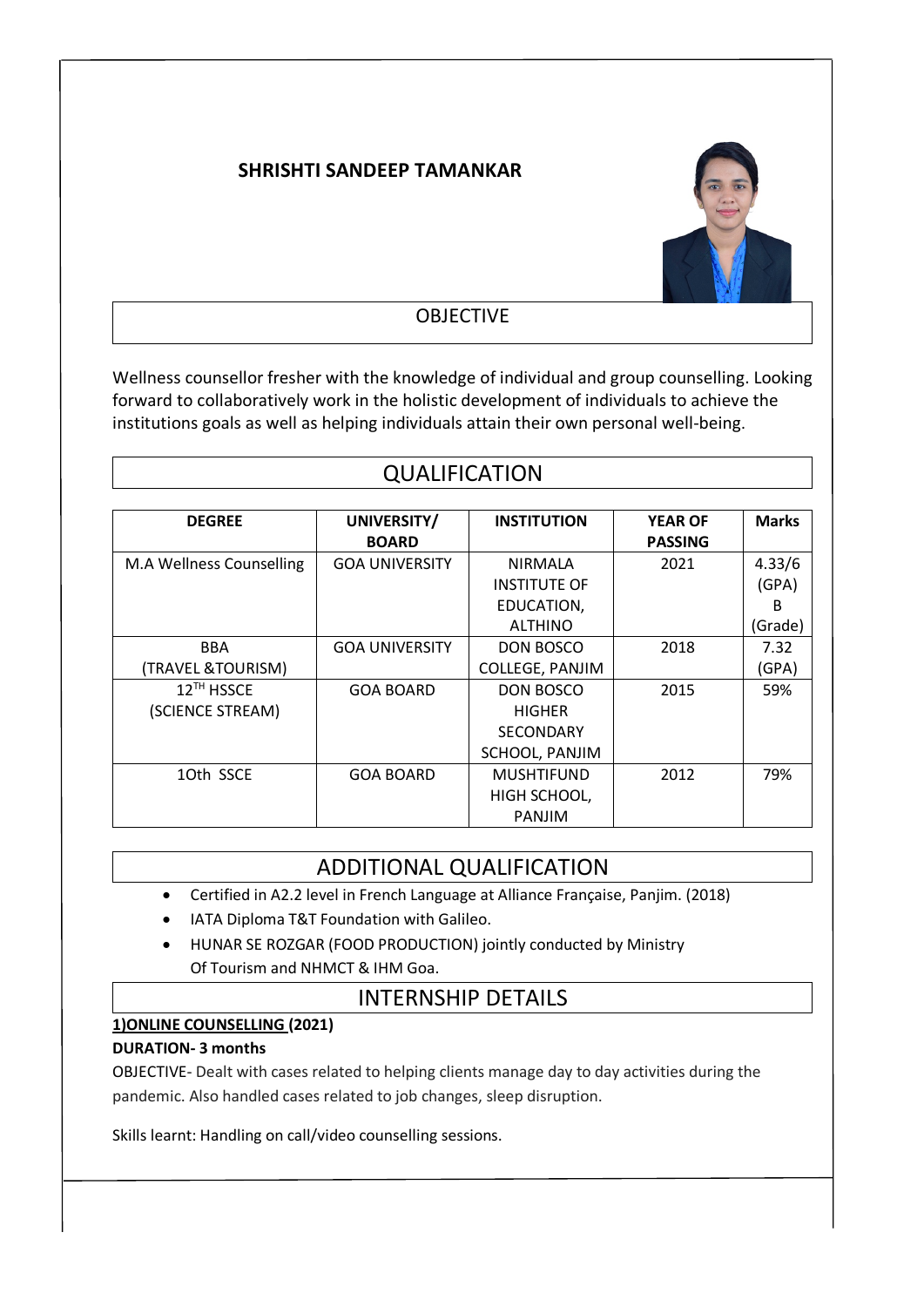### **2) VIVANTA BY TAJ-HOLIDAY VILLAGE, SINQUERIM-GOA (2017)**

#### **DURATION- 8 WEEKS**

OBJECTIVE- worked for the guest relations and front desk, opportunity to communicate and guide guests. Learnt how to plan out special guest occasions eg. birthdays and anniversaries. Learnt objectives and workings of the human resource management and also got an opportunity to work as the GM's secretary. **Awarded Certificate of Appreciation for "Best Trainee" (2017).**

# **3)TRAVEL FORCE, PANJIM- GOA (2016)**

#### **DURATION- 8 WEEKS**

OBJECTIVE- E-TICKETING, booking Christian pilgrim tours, picking calls and handling queries of clients, filing in international travel insurance details and designing brochures.

# PROFESSIONAL ATTRIBUTES

- Ticketing using Galileo
- Comfortable using various Microsoft Office Applications.
- Well versed with software like Micros-Opera, Medallia and Oracle.
- Designing digital brochures and planning itineraries.

## PERSONAL ATTRIBUTES

- Can follow the required rules of the respective company/institute efficiently.
- Social and communication skills learnt over internship experience.
- Commitment for work assigned.

# PARTICIPATION

Participated in International Webinar- Fostering Optimal Development and Well-being In Children and Adolescents on 23rd October 2021

Participated in Webinar session Body Image and Self-Care on 8th August 2021 organized by SCOPE Group.

Fourth National Psychology Conference 2020 organized by Responsible Netism and Cyber peace foundation January 10 2020

| PERSONAL DETAILS                |                    |                                                                                                                                |
|---------------------------------|--------------------|--------------------------------------------------------------------------------------------------------------------------------|
|                                 |                    | FATHER'S NAME : Sandeep Namdev Tamankar                                                                                        |
| <b>DOB</b>                      |                    | : $29TH$ October 1995                                                                                                          |
|                                 | <b>NATIONALITY</b> | : Indian                                                                                                                       |
| <b>SEX</b>                      |                    | : Female                                                                                                                       |
| <b>MARITIAL STATUS : Single</b> |                    |                                                                                                                                |
|                                 | LANGUAGES          | : Konkani, English Marathi, Hindi & French                                                                                     |
|                                 | <b>HOBBIES</b>     | : Badminton, listening to music, photo editing, learning new languages,<br>landscape, nature & table top photography, cooking. |
|                                 |                    |                                                                                                                                |
|                                 |                    |                                                                                                                                |